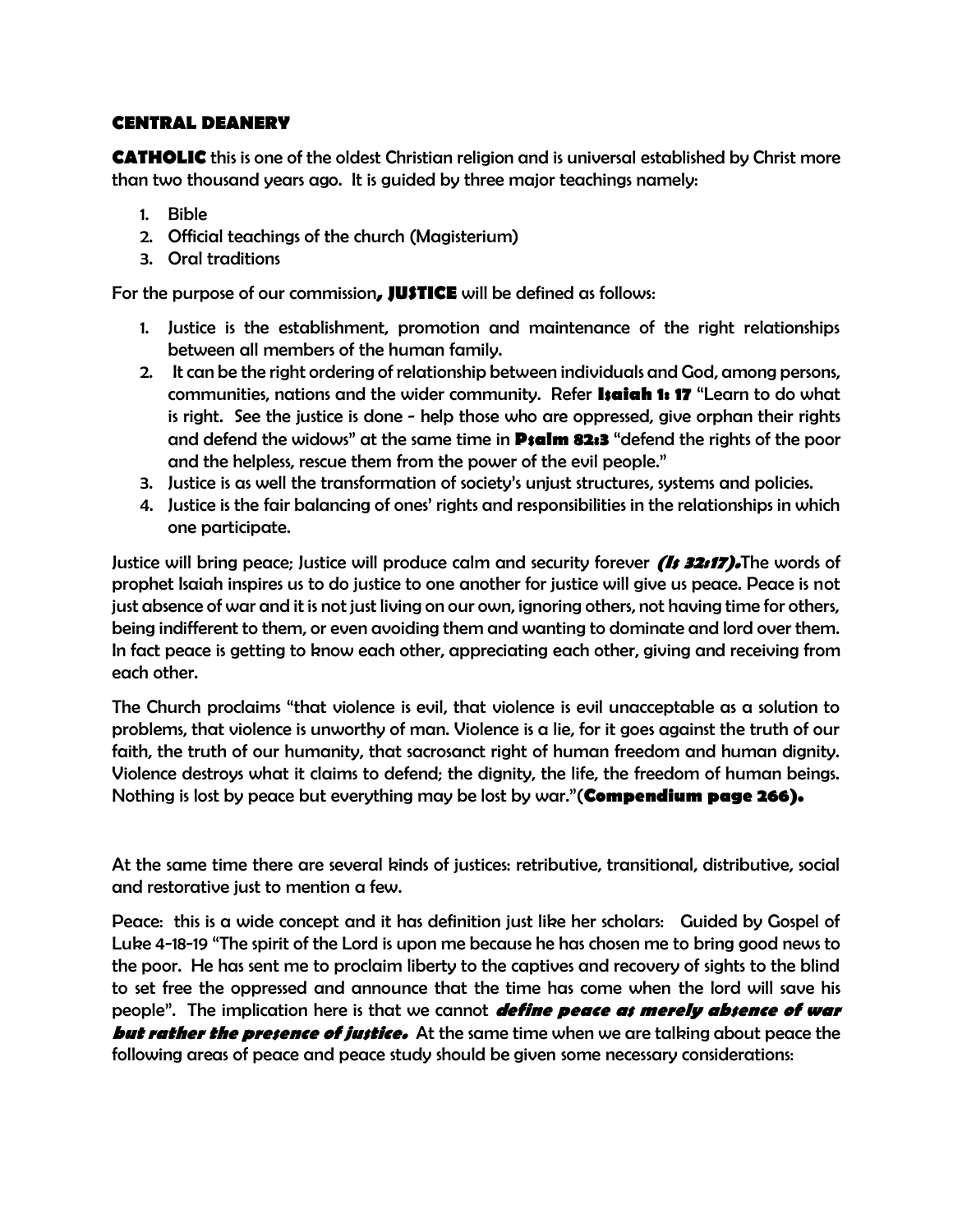1. Peace research as a paradigm of conflict, positive peace, negative peace, war, nuclear weapons, conflict resolutions, sanctions, reconciliation as well as peace making just to mention a few<sup>1</sup>.

**Commission:** It's one of the commission in the KCCB offices in Kenya and a ministry (Dicastery) in the Holy See.

- The commission like other commissions found its roots in the family  $\longrightarrow$  SCC  $Outstation(Kituo) \n\begin{array}{ccc}\n & & \text{Parish} \\
& & \text{Deanery}\n\end{array}$ Metropolitan National
- $\div$  The members are elected from the SCC where they are supposed to administer the service.
- $\mathbf{\hat{P}}$  In SCC, they are supposed to form and sensitize SCC members on matter of justice, peace and reconciliation.

# **EVOLUTION OF JUSTICE AND PEACE:**

The Justice and Peace can be trace back in 1891 when world was undergoing industrial revolution when Pope Leo XIII wrote encyclical **on the condition of Labor (Rerum Novarum**) as a response to the dehumanizing condition and treatment of workers in industries. This has been done progressively and especially to the second Vatican council where Justice was sought at all levels of society, most importantly between the rich and powerful nations and those nations that were impoverished and oppressed economically and politically.

In Kenya CJPC was established in 1988 by the Kenya Conference of Catholic Bishops, to specifically respond to the peoples need for social justice and peace. To facilitate specific empowerment of the faithful, individuals and peoples through social teaching of the church. Since then CJPC both at the National and the Diocesan level is faithfully and continuously serve the church in the denouncing the sin of injustice and violence. To defend the rights of the poor, the weak, people with disabilities and the marginalized. To promote Justice, peace and Integral Human Development.

CJPC cherishes team work, democratic principles and good governance, network and collaboration. And denounces injustices. It supports the vulnerable groups and those with special needs. It inspires, motivates and facilitates people to dialogue for justice, peace and reconciliation.

### **VISION**

A society that is just and prosperous

## **MISSION**

To promote integrity of creation through justice and peace

### **BROAD MANDATE**

<sup>1</sup> Kindly refer encyclical that was written bt pope Pius XI *Pacem en Terris,* peace on earth.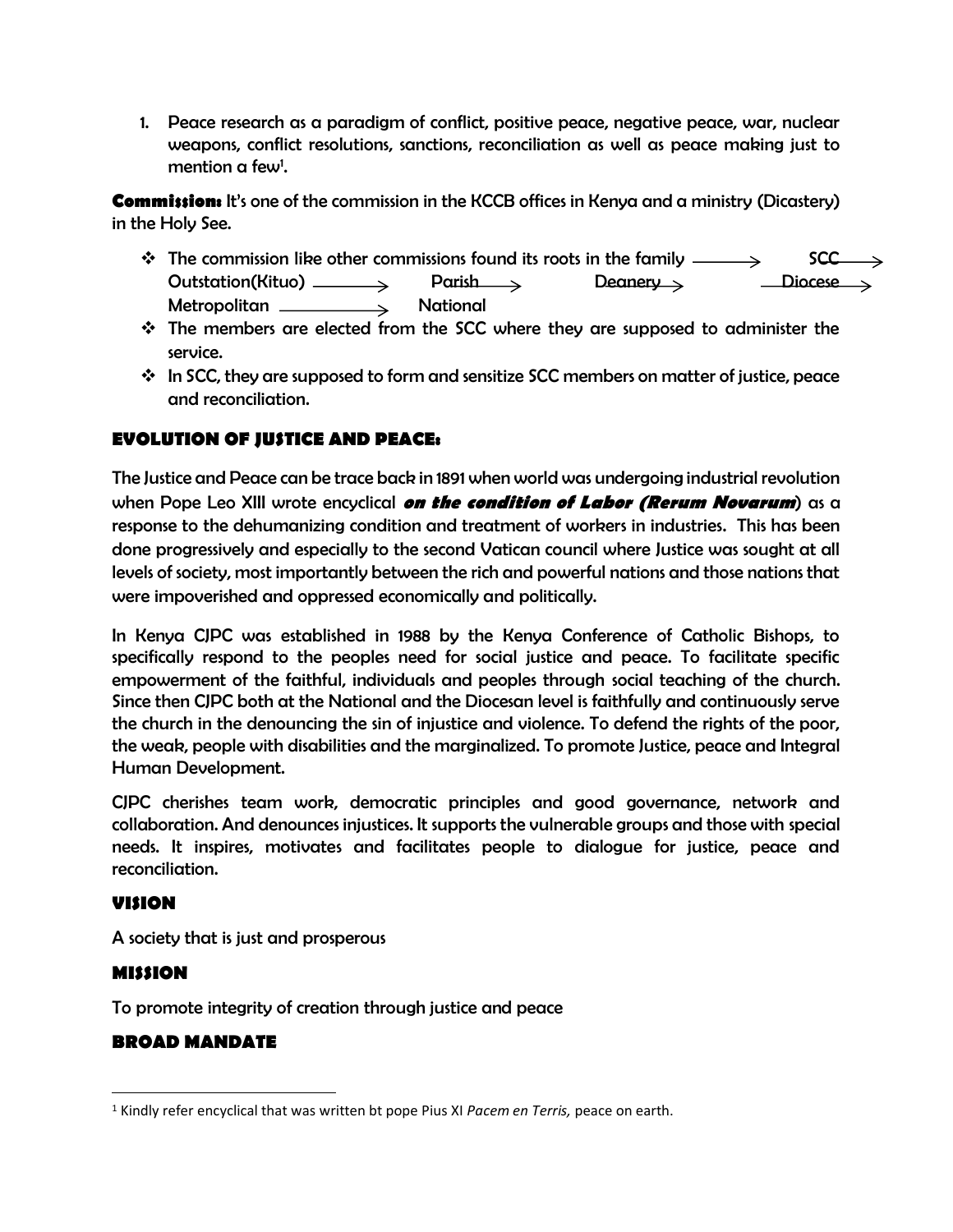CJPC is mandated to awaken God's people to a full understanding of Justice and Peace through raising awareness, consciencetize, sensitize and empower individuals, groups and communities.

#### **SPECIFIC MANDATE**

Promote justice and Peace in the light of the gospel and the Social Teachings of the Church

To deepen the social doctrine of the church and Make it known and applied by individuals and communities in the spirit of the true gospel.

Foster relation with the International Catholic Organization and other bodies that are committed to the promotion of Justice and Peace.

Heighten the need to promote peace and observe days that mark international Human rights.

### **MAIN OBJECTIVES**

- 1) To educate people through transformative civil education in workshops and tailored training.
- 2) To advocate for Human Rights and especially rights of the disadvantaged and marginalized individuals, families, groups and communities in the Diocese.
- 3) To facilitate dialog and the process of reconciliation between and among people in conflict situations.
- 4) To network and build partnerships with like-minded organizations in pursuit of justice for all and protection of human rights.
- 5) To inspire all Christians to actively participate in the Lenten Campaign.

### **PROGRAMMES**

- 1) Peace Building and Conflict Resolution
- 2) Governance and Democracy
- 3) Advocacy and Lobbying
- 4) Transformative Civil Education
- 5) Sustainable Integrity of Creation (Environmental Education)
- 6) Lenten Campaign and Resource Mobilization
- 7) Leadership training and formation
- 8) Awareness in human trafficking
- 9) Election observation.

These programs can be broken down into specific actions that address particular needs and situation that people are found in.

### **STRATEGY AND APPROACH**

- ➢ Non-confrontational
- ➢ Active non-violence
- $\triangleright$  Inclusive and Participatory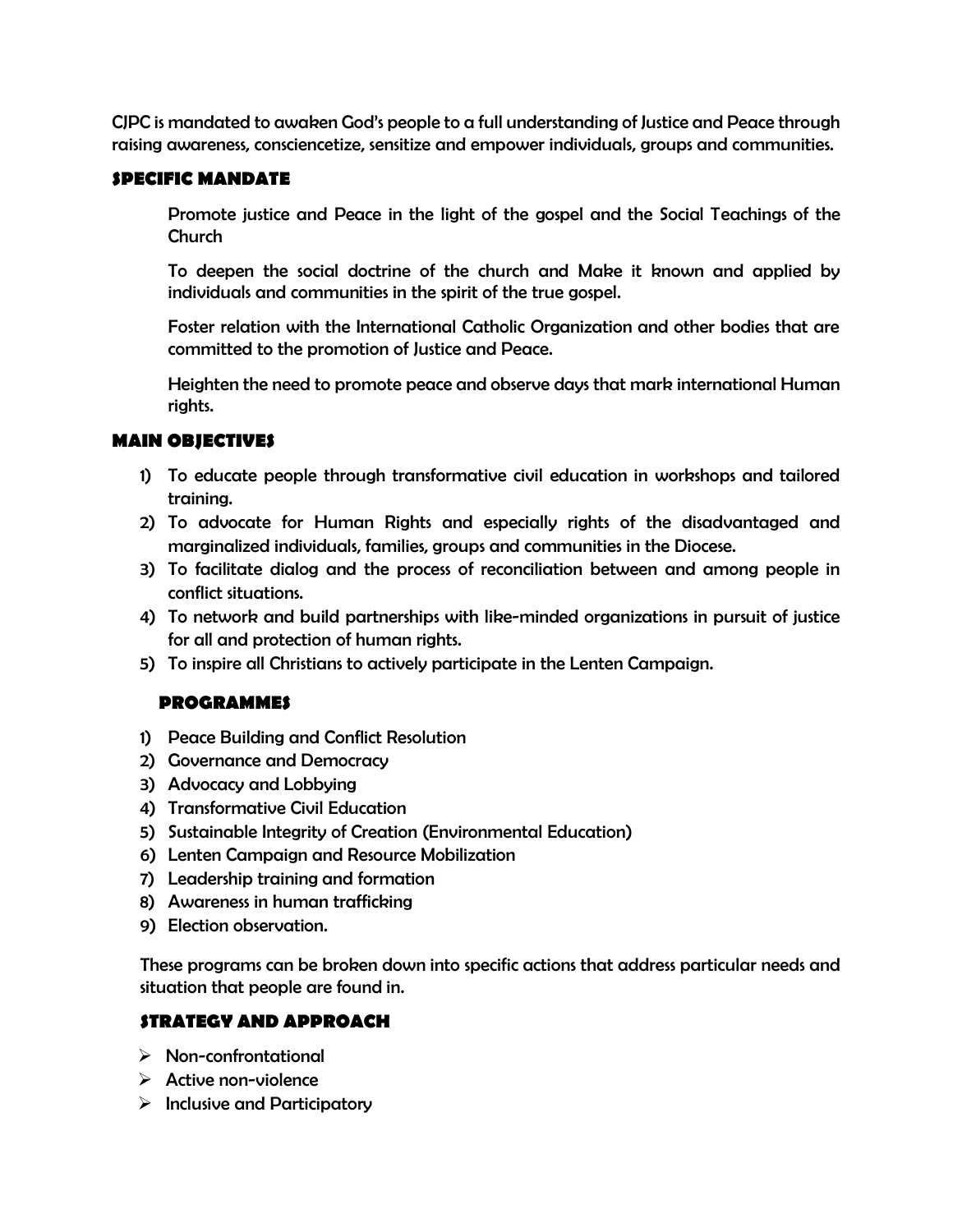- $\triangleright$  Contextual analysis
- $\triangleright$  Get all Facts Right
- $\triangleright$  Free, Fair and Democratic Principles
- $\triangleright$  Dialogue and problem solving
- $\triangleright$  Probe and profile all parties in question in order to facilitate process of dialogue that is transparent, effective and conclusive using 'Amani Mashinani' Model
- $\triangleright$  Monitor and evaluate actions
- $\triangleright$  Inform relevant authorities
- $\triangleright$  Make recommendations to all concerned parties
- $\triangleright$  Justice for all
- $\triangleright$  To be pro-active rather than reactive.

# **DUTIES OF CJPC REPRESENTATIVES AT SCCs**

- 1) Empower members of SCCs with knowledge on Justice and peace.
- 2) Protect the rights of Children and disadvantaged people
- 3) Help to keep peace and security at the SCCs and the neighborhoods.
- 4) Help to identify and support needy people in the SSCs community
- 5) Lead SCCs in the Lenten Campaign and resources mobilization
- 6) Attend CJPC meetings in the Kituo
- 7) Link between parish CJPC and Families/SCCs

# **DUTIES OF CJPC KITUO COMMITTEE**

- 1) Train the SCCs CJPC representatives
- 2) Promote justice, peace and reconciliation among the people of God
- 3) To train parishioners on Transformative Civil Education
- 4) Help to ensure that all children in the neighborhood go to school
- 5) Help to identify and support the needy people
- 6) Lead Lenten Campaigns and resource mobilization
- 7) Attend all CJPC meetings and trainings

## **ROLES AND RESPONSIBILITIES OF PARISH CJPC COMMITTEE**

- 1) To sensitize, animate, mobilize and lobbying the parishioners to respond to social responsibility according to the social teaching of Catholic Church.
- 2) To promote justice and peace in the parish using "Amani Mashinani" Model.
- 3) To foster community integration and cohesion for peaceful co-existence.
- 4) To promote Democracy, Human Rights, Transparency and Accountability.
- 5) To Lobby and Advocate for protection of human dignity, human rights and freedoms.
- 6) To create awareness, carry out civil education and social teaching of the Catholic Church.
- 7) To plan and carry out Lenten campaigns and resource mobilization.
- 8) Do other assignments given by the parish priest.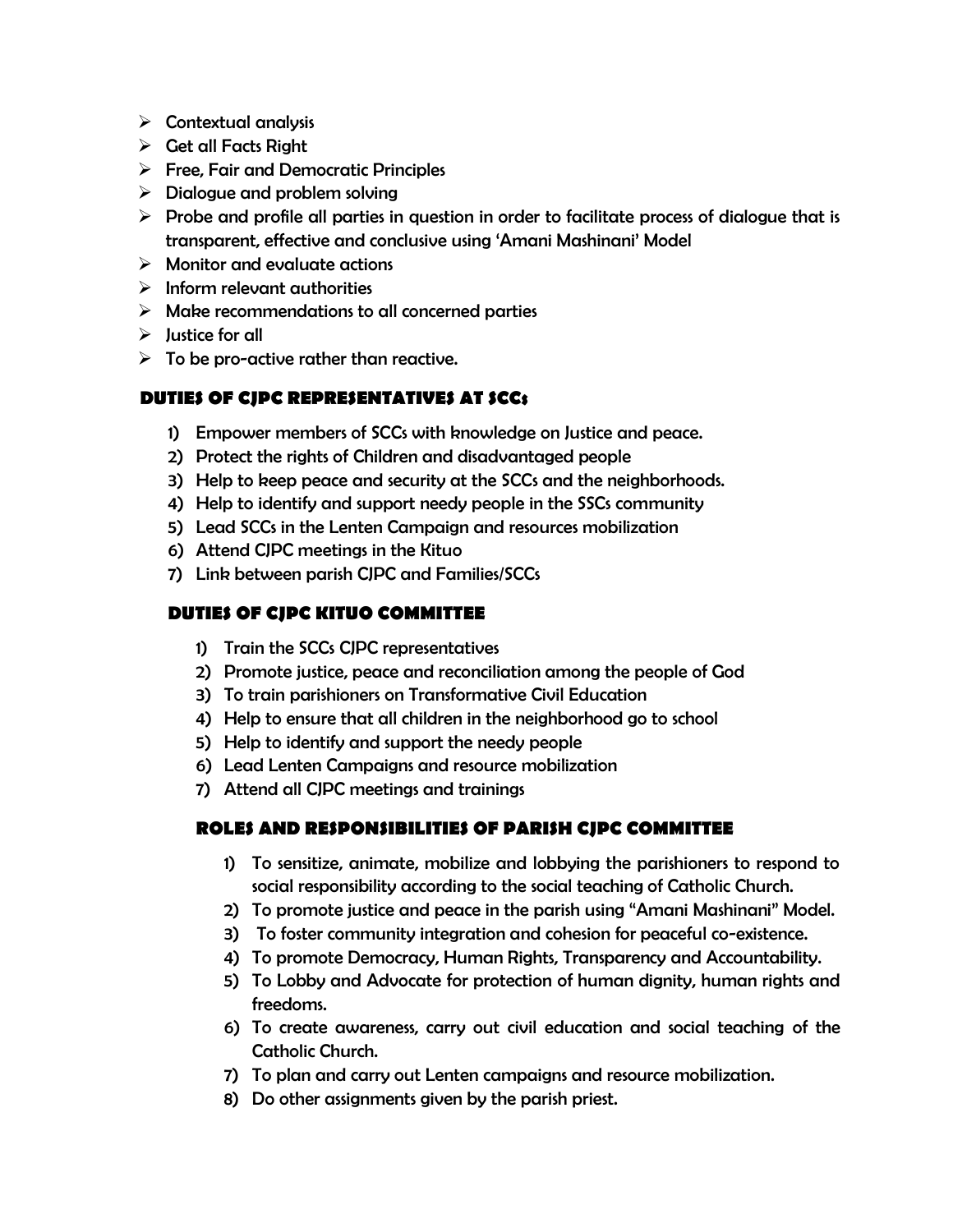- 9) Implement all CJPC activities at the parish level.
- 10) To teach, create awareness, capacity building, networking and caucuses among the parishioners.
- 11) Collaborate with other sister parish committees to form a strong platform for social justice.
- 12) To analyze issues and make informed and responsible action in solidarity with the parish council.
- 13) To help the parish in creating awareness and campaigns for the Church dues and Collections. That is to mobilize parishioners to pay the church dues and collections as stipulated in (C1264) CHAPTER FOUR of pastoral policy guideline.

### **CJCP MEMBERS ARE LEADERS**.

What is leadership according to African Cultural knowledge because we go even outside the church?

He/she guides the community:

- ➢ Morally
- $\triangleright$  Enhance community welfare
- $\triangleright$  Acts as a judge and arbitrator in the community
- $\triangleright$  Ensure the community lives in harmony and promotes unity in the society
- $\triangleright$  Counsels people
- ➢ Maintains social orders
- $\triangleright$  Protect the community
- $\triangleright$  Leads by example
- $\triangleright$  Acts as a spiritual guide

### **Characteristics of a Leader**

- **1.** Role model
- **2.** Morally upright
- **3.** Exemplary positive character
- **4.** Wise
- **5.** Responsible
- **6.** Understanding
- **7.** Reconciler
- **8.** Good listener
- **9.** Allows dialogue

A leader is a person chosen from a group because of particular outstanding qualities.

A person with the ability to execute on behalf of the people.

Has authority from God.

Caretaker.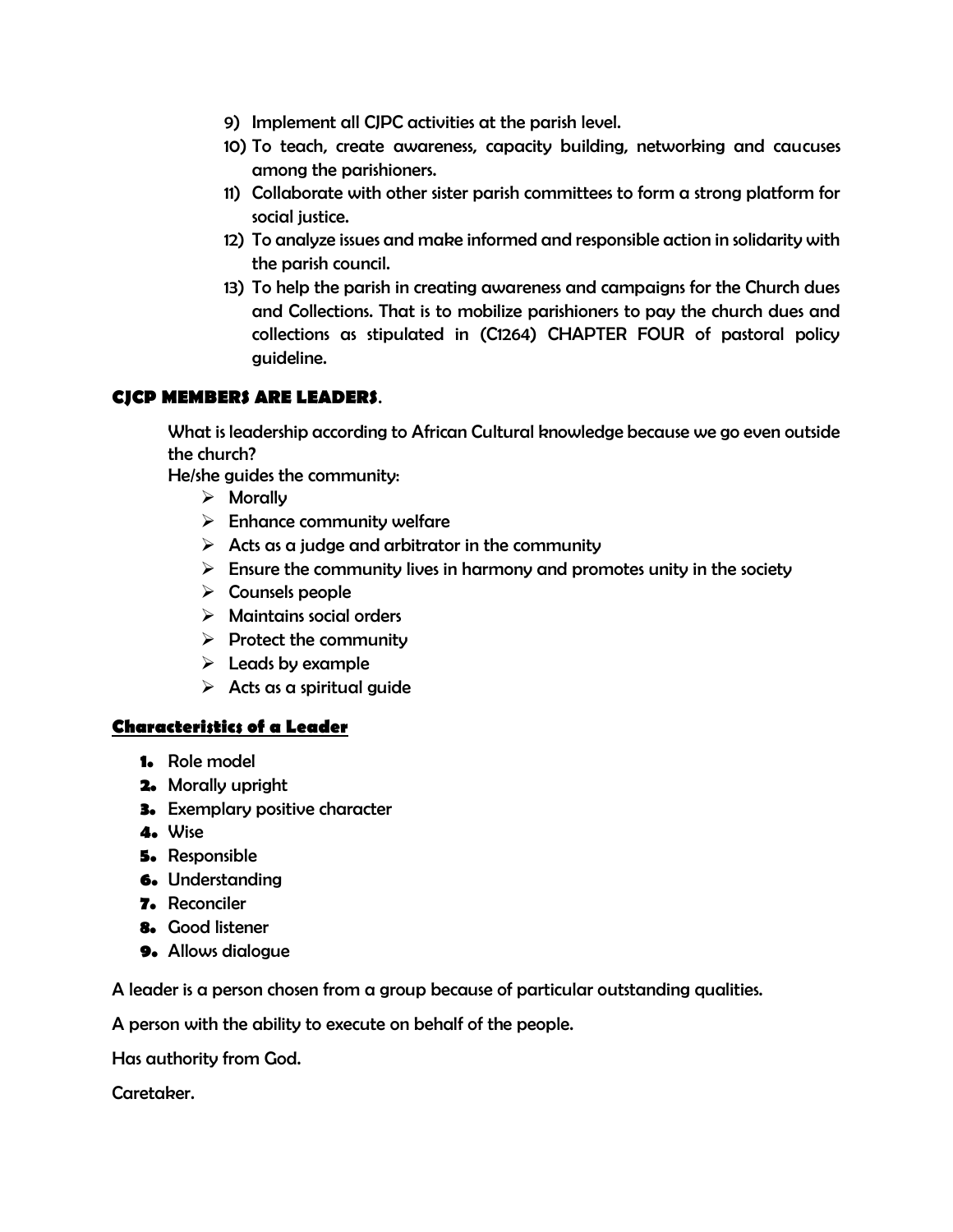### **Christian Leadership**

- ❖ Leader chosen from the people of God to serve them.
- ❖ CJPC should be committed Christians.
- ❖ Christian responsibilities (not monitor)
- ❖ Active in SCC
- ❖ Building of the church

### **Church as a family**

In the African synod – the church in Africa and her evangelistic mission to the year 2000 heard five main topics:

- 1. Proclamation of the Good News of Salvation
- 2. Enculturation
- 3. Dialogue
- 4. Justice and peace
- 5. Social communication

Regarding the "ecclesiology of the church as family states: The church, the family of God implies the individual churches as families have the task of working to transform society through justice and peace.

- ⎯ Justice and peace can extend to SCC members reaching out to refugees, internally displaced persons (IDPS), people traumatized by civil wars, violence and tribalism/ ethnicity, street children, the sick and other needy persons.
- ⎯ In Kenya, Lenten campaign focused more on the involvement of (SCC) in justice and peace issues at the local level.
- $-$  In the 16<sup>th</sup> AMECEA Plenary Assembly in Zambia, the theme was reconciliation through justice and peace.
- ⎯ Revisiting the SCC pastoral option as means to responding to the ministry of reconciliation and peace building.

In 2006, lineamenta of the second African Synod delegates emphasized the revitalization of SCC through:

- The importance of the Bible
- Deeper evangelization for reconciliation, justice and peace.
- Fostering evangelization to family and youth via SCC.

Reconciliation can be done in our community. ,Therefore SCC through inculturation gives room to some of the ritual and rite. Example:

- Drinking a bitter root and stepping on an egg (mato oput) ceremony Acholi, Uganda.
- Blood and flour among the Bemba people, Zambia
- Green isale tree (leaf)reconciliation tree among chagga people -Tanzania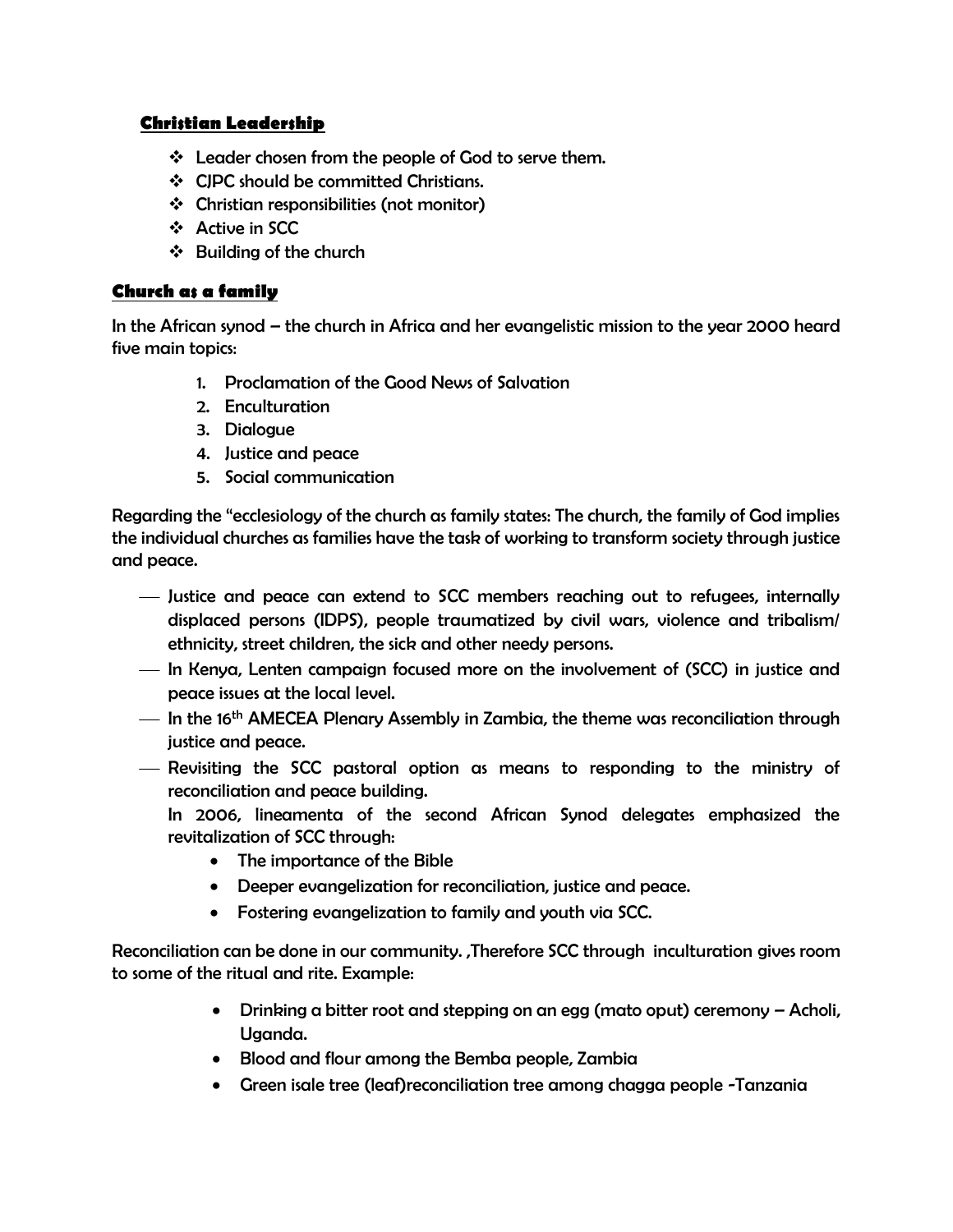- Special green tuft of grass maasai and samburu
- Mende Sierra Leone and ethnic group in Sudan putting their right hands on the other person's left shoulder while saying peace.

### **CHILDREN RIGHTS:**

- 1. Life
- 2. Education
- 3. Play
- 4. health
- 5. Protection from abuse
- 6. Shelter
- 7. Health
- 8. Identity/nationality
- 9. Participation
- 10. Worship
- 11. Speak
- 12. To be loved
- 13. Parental care and protection
- 14. Food and clothing
- 15. To be respected
- 16. Participate in decision making

Pope Paul VI – two institutions where the children are supposed to be:

- Family
- School

## **Four principal (C/A 2001)**

- Best interest of the child
- Non-discrimination
- Survival and development
- Child's opinion and participation

**Ephesians 6:1-4;** - Children obey and honor the parents

### **SOCIAL TEACHINGS OF THE CHURCH**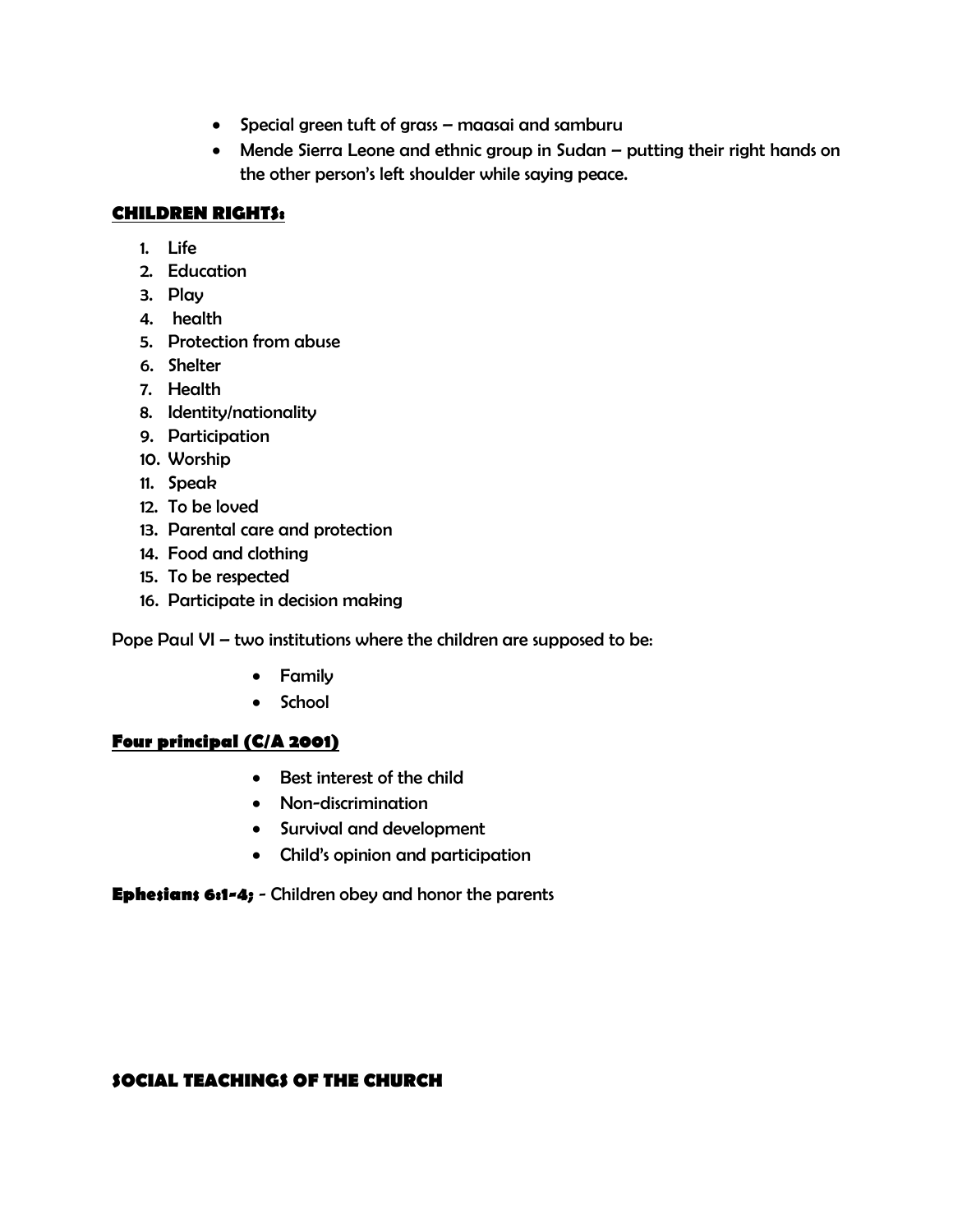This is also refereed as church social thought/ Teachings/ Doctrine

This can be **defined** as a body of teachings founded on scripture and the ongoing reflection of the church focused on how we as people of God ought to live together in a loving community. It is a rich treasure of wisdom about building a just society and living lives of holiness amidst the challenges of modern society. It brings out the fact that the church has the right and duty to deal authoritatively with social, political and economic issues and problems that affect the human beings.

The church's' involvement in social matters is a consequence of her nature and mission as the shepherd and steward of souls in their journey to salvation. The socio teachings of the church is not a simple document but different resourceful documents such as papal encyclical and episcopal pastoral letters. For many years spirituality was inward looking and did not look at the world as whole and this was by celebration of sacraments, liturgy as well as religious observances. Christians were not very concerned with social and political problems that were related to justice, peace and creation. With industrialization in the 19<sup>th</sup> century concerns of poverty, forced labor and other of social injustices were seen.

With time the Catholic Church recognized the gravity of the situation. The implication here is that there was need to look at collective action that was required to reform the system rather than acts of charity alone. These principles, were an expression of the whole truth about man known by reason and faith, born of "the encounter of the Gospel message and of its demands summarized in the supreme commandment of love of god and Neighbor in justice with the problems emanating from the life of the society."

Over the years, the church reflected within her own tradition of faith and was able to provide a more accurate foundation and shape to these principles, progressively explaining them in the attempt to respond coherently to the demands of the times and to the continuous developments of social life. Christian social teachings and peace building, we should seek to see that the role that the church plays in the development of our societies.

If we understand Christian Social Teachings as a moral reflection of the church on human relations in the society, then the dimension or aspects of integral/ essential development, especially in the laying down of the structures and systems that promotes justice and peace, comes in fore front.

# **ORIGIN OF THE CHRISTIAN SOCIAL TEACHING: WHY DID IT COME ABOUT?**

- 1. The **longing for Justice and Peace**: the longing for justice and peace in human family has always been a central element in the major faith traditions.
- 2. **Faith that Seeks to do Justice**: to look for the origin of the Catholic Social teachings we have to go back to the very beginning of Christianity itself.
- 3. **Sacred scripture**: Catholic Social Teachings has its origin in the church's effort to spell out just what it means to let the Gospel dialogue with social realities.
- 4. **Social concerns of the time**: Catholic social Teachings develops as well, when the Church faces problems emanating from life in society, as she lives her mission to take up " the joys and hopes, the sorrows and anxieties"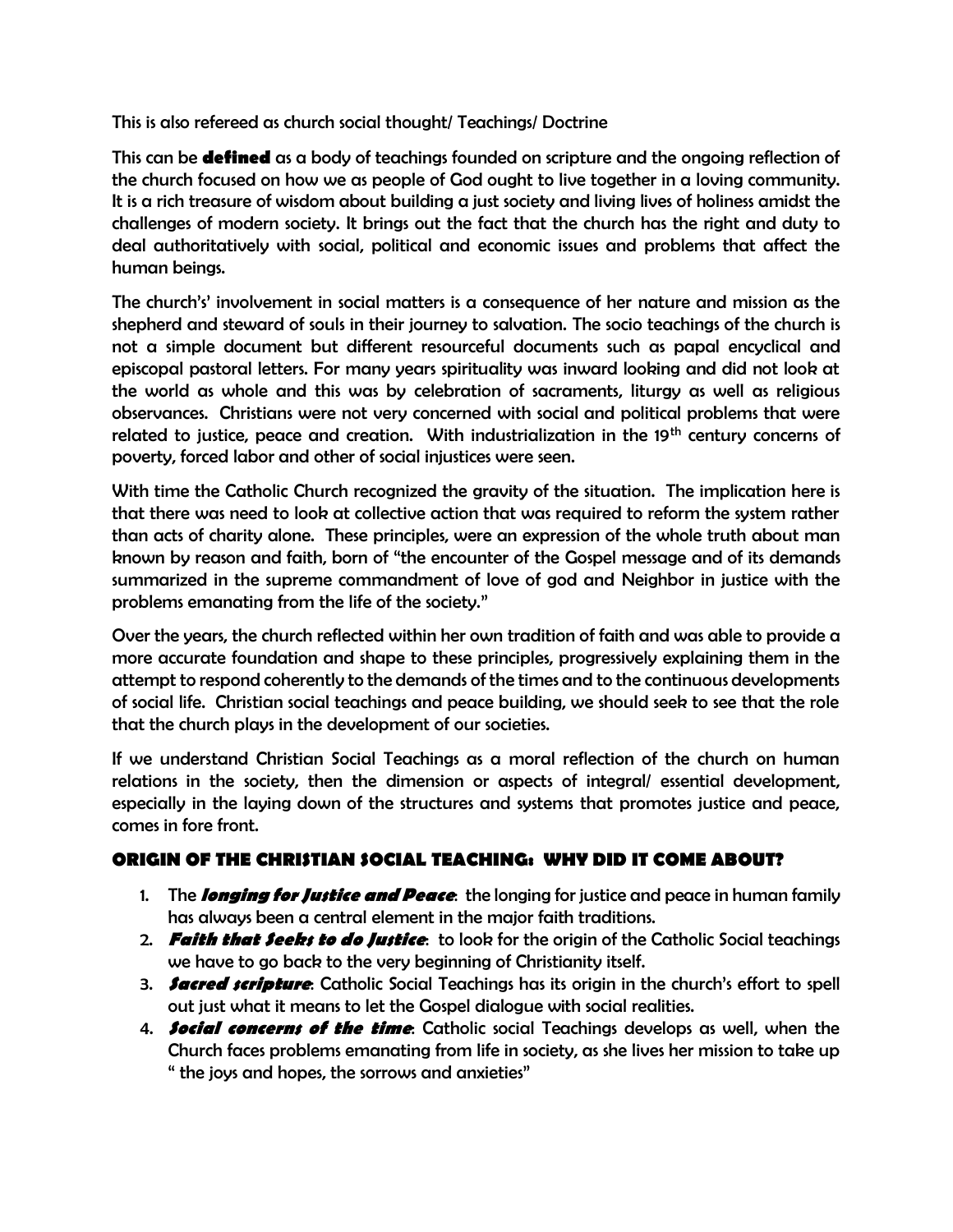5. **Reading of the signs of the Time**: The catholic Social Teachings, finally originates from the church's reading of the signs of times as they unfold in the course of history in order to led people to respond, with support also of traditional reflection and the human sciences, to their vocation as responsible builders of earthly society (SRS.1).

### **SOCIAL ENCYCLICALS**

These are Papal encyclicals addressing social concerns, it is a name given to a letter written by the pope to Bishops. It can be to bishops in a country or all bishops throughout the world. Some of the important documents for Social Doctrine of the Church are as follows:

**Rerum Novarum (of the New things**) – it spoke on the role of the state and developed the ideas of the common good and preferential option of the por. It was written by Pope Leo XIII in the year 1891.

**Quadregesimo Anno (fortieth Anniversary of Rerum Navarum)** – it spoke to reconstruction of the social order, condemning greed, concentrated economic power, failure to pay wage that support families. Proposing that society should be based on the principle of subsidiarity on inclusivity of decision making of those at the grass root level. It was written by Pope Pius XII, 1931.

**Mater Et Magistra (Mother and Teacher**) – It speaks to Christianity and social progress, characterized by development in science, technology, globalization, decolonization and civil rights. It was addressing the gap between the rich and the poor and increase of arms in the world. Pope John XXIII called Christians to work for a just world.

**Pacem In Terris (Peace on Earth)** - the church embraces fully the protection of human rights. It spoke to disarmaments stating that "Nothing is lost by peace; everything may be lost by war". Differences should be resolved by negotiations and agreements and that every individual should work for peace.

**Gaudium Et Spes (Church in Modern World)** – the last book of the entire Vatican II document when the council met from 1962-1965. We are challenged by this document as one members of human family to work towards **REAL JUSTICE** and **TRUE PEACE** through the elimination of injustices in our world. More importantly it calls people of faith to observe "signs of time" in light of the gospel.

**Populorum Progress (On The Development of People**) this was written by Pope Paul VI on the topic of development of peoples and that the economy of the world should serve mankind and not just the few.

**Octogesima Adveniens – (eightieth Anniversary)** Speaking to social – political problems and Christians and local churches to respond to unjust situations.

**Lumen Fidei (The Light of Faith)** – Pope Francis first encyclical though it is not his entire work but also for his predecessor Benedict XVI. It is a celebration of Christian Faith as the guiding light of a successful and fruitful life on June 29th 2013 during the celebration of the feast of Saints Peter and Paul.